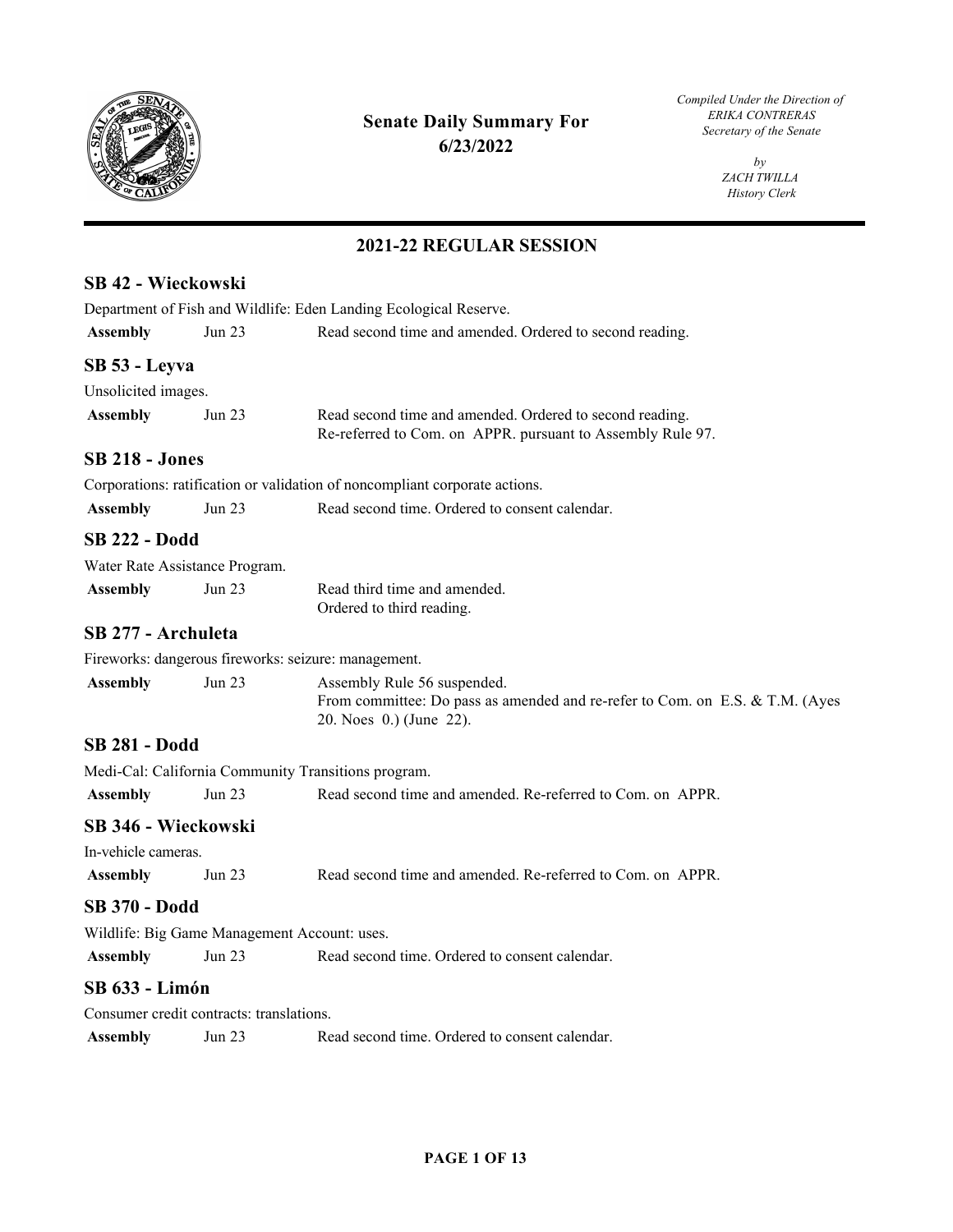

*Compiled Under the Direction of* 

*by ZACH TWILLA History Clerk* 

## **2021-22 REGULAR SESSION**

| SB 731 - Durazo            |                                              |                                                                                                                                                                                                                                           |
|----------------------------|----------------------------------------------|-------------------------------------------------------------------------------------------------------------------------------------------------------------------------------------------------------------------------------------------|
| Criminal records: relief.  |                                              |                                                                                                                                                                                                                                           |
| <b>Assembly</b>            | Jun $23$                                     | Read third time and amended. (Ayes 42. Noes 16.)<br>Ordered to third reading.                                                                                                                                                             |
| <b>SB 733 - Hueso</b>      |                                              |                                                                                                                                                                                                                                           |
|                            | Gas corporations: renewable gas procurement. |                                                                                                                                                                                                                                           |
| <b>Assembly</b>            | Jun $23$                                     | From committee: Do pass and re-refer to Com. on NAT. RES. (Ayes 9. Noes 2.)<br>(June 22). Re-referred to Com. on NAT. RES.<br>From committee with author's amendments. Read second time and amended.<br>Re-referred to Com. on NAT. RES.  |
| <b>SB 748 - Portantino</b> |                                              |                                                                                                                                                                                                                                           |
|                            | Trespass: private universities.              |                                                                                                                                                                                                                                           |
| <b>Assembly</b>            | Jun 23                                       | Read second time. Ordered to consent calendar.                                                                                                                                                                                            |
| <b>SB 861 - Limón</b>      |                                              |                                                                                                                                                                                                                                           |
|                            | Dementia Care Navigator Grant Pilot Program. |                                                                                                                                                                                                                                           |
| <b>Assembly</b>            | Jun 23                                       | Read second time and amended. Re-referred to Com. on APPR.                                                                                                                                                                                |
| SB 874 - Cortese           |                                              |                                                                                                                                                                                                                                           |
|                            |                                              | Classified school district and community college employees: probation: promotion.                                                                                                                                                         |
| <b>Assembly</b>            | Jun $23$                                     | Read second time. Ordered to third reading.                                                                                                                                                                                               |
| <b>SB 884 - McGuire</b>    |                                              |                                                                                                                                                                                                                                           |
|                            |                                              | Electricity: expedited utility distribution infrastructure undergrounding program.                                                                                                                                                        |
| <b>Assembly</b>            | Jun $23$                                     | From committee: Do pass and re-refer to Com. on NAT. RES. (Ayes 12. Noes 0.)<br>(June 22). Re-referred to Com. on NAT. RES.<br>From committee with author's amendments. Read second time and amended.<br>Re-referred to Com. on NAT. RES. |
| SB 887 - Becker            |                                              |                                                                                                                                                                                                                                           |
|                            | Electricity: transmission facility planning. |                                                                                                                                                                                                                                           |
| <b>Assembly</b>            | Jun 23                                       | From committee: Do pass as amended and re-refer to Com. on APPR. (Ayes 15.<br>Noes $0.$ ) (June 22).                                                                                                                                      |
| SB 893 - Becker            |                                              |                                                                                                                                                                                                                                           |
|                            |                                              | Community colleges: San Mateo County Community College District: California College Promise.                                                                                                                                              |
| <b>Assembly</b>            | Jun 23                                       | Read second time and amended. Re-referred to Com. on APPR.                                                                                                                                                                                |
|                            |                                              | <b>SB 899 - Governmental Organization</b>                                                                                                                                                                                                 |
|                            |                                              |                                                                                                                                                                                                                                           |

California Gambling Control Commission: voting records.

Assembly Jun 23 Read second time. Ordered to consent calendar.

#### **PAGE 2 OF 13**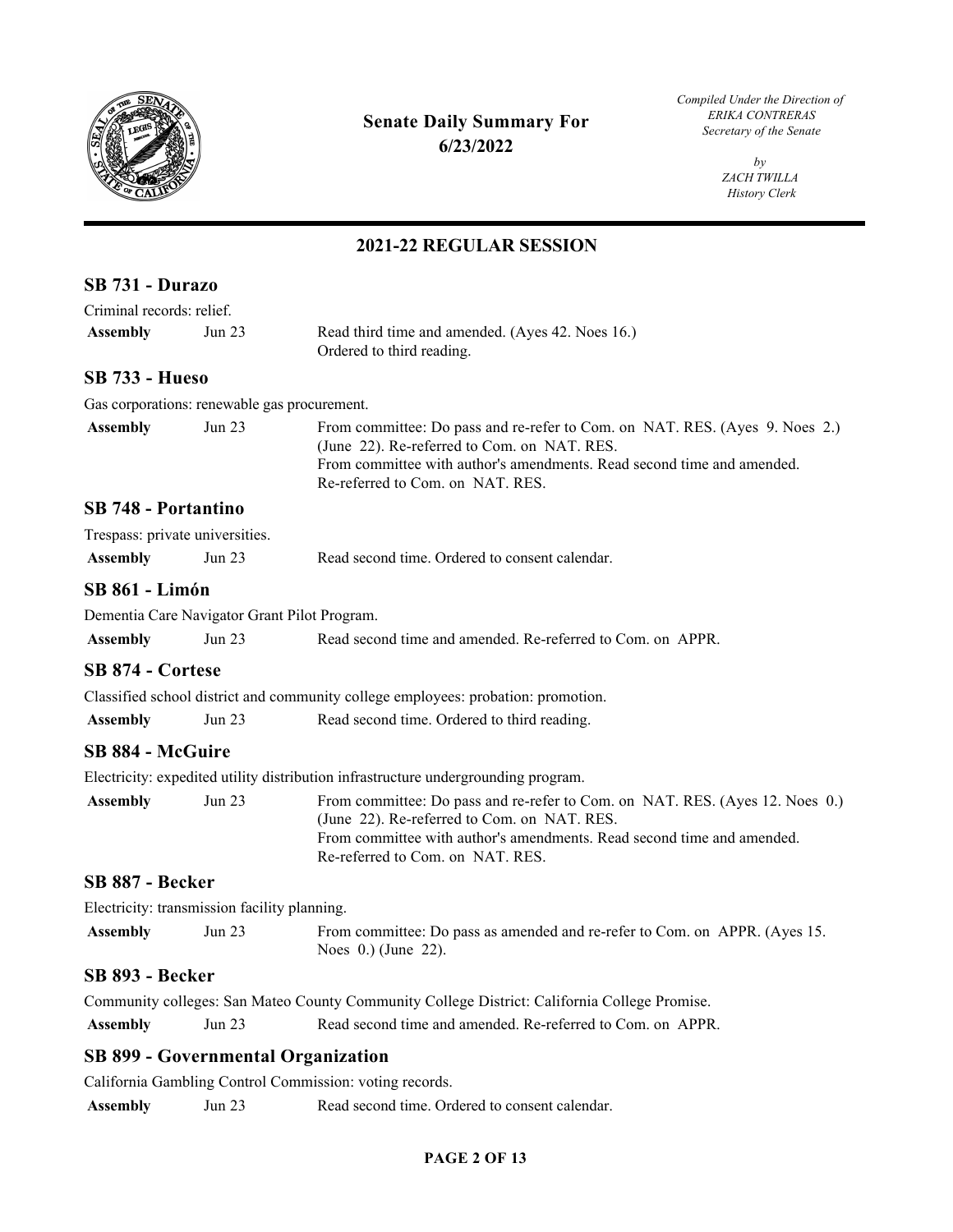

*Compiled Under the Direction of* 

*by ZACH TWILLA History Clerk* 

| SB 905 - Skinner                 |                                                   |                                                                                                                                   |
|----------------------------------|---------------------------------------------------|-----------------------------------------------------------------------------------------------------------------------------------|
|                                  |                                                   | Decarbonized Cement and Geologic Carbon Sequestration Demonstration Act.                                                          |
| <b>Assembly</b>                  | <b>Jun 23</b>                                     | Read second time and amended. Re-referred to Com. on APPR.                                                                        |
| <b>SB 906 - Portantino</b>       |                                                   |                                                                                                                                   |
|                                  | School safety: homicide threats.                  |                                                                                                                                   |
| <b>Assembly</b>                  | Jun 23                                            | Read second time and amended. Ordered to second reading.                                                                          |
| SB 910 - Hurtado                 |                                                   |                                                                                                                                   |
|                                  | Tribal gaming: compact ratification.              |                                                                                                                                   |
| <b>Assembly</b><br><b>Senate</b> | Jun 23                                            | Read third time. Urgency clause adopted. Passed. Ordered to the Senate.<br>In Senate. Concurrence in Assembly amendments pending. |
| <b>SB 915 - Min</b>              |                                                   |                                                                                                                                   |
| Firearms: state property.        |                                                   |                                                                                                                                   |
| <b>Assembly</b>                  | Jun $23$                                          | Read second time. Ordered to third reading.                                                                                       |
| SB 923 - Wiener                  |                                                   |                                                                                                                                   |
| Gender-affirming care.           |                                                   |                                                                                                                                   |
| <b>Assembly</b>                  | Jun 23                                            | Read second time and amended. Re-referred to Com. on APPR.                                                                        |
| <b>SB 925 - Bates</b>            |                                                   |                                                                                                                                   |
|                                  | Fatal vehicular accidents: chemical test results. |                                                                                                                                   |
| <b>Assembly</b>                  | <b>Jun 23</b>                                     | Read second time. Ordered to consent calendar.                                                                                    |
| SB 930 - Wiener                  |                                                   |                                                                                                                                   |
|                                  | Alcoholic beverages: hours of sale.               |                                                                                                                                   |
| <b>Assembly</b>                  | Jun 23                                            | From committee: Do pass and re-refer to Com. on APPR. (Ayes 12. Noes 4.) (June<br>22). Re-referred to Com. on APPR.               |
| SB 936 - Glazer                  |                                                   |                                                                                                                                   |
|                                  |                                                   | California Conservation Corps: forestry training center: formerly incarcerated individuals: reporting.                            |
| <b>Assembly</b>                  | Jun 23                                            | From committee with author's amendments. Read second time and amended.<br>Re-referred to Com. on PUB. S.                          |
| SB 938 - Hertzberg               |                                                   |                                                                                                                                   |
|                                  |                                                   | The Cortese-Knox-Hertzberg Local Government Reorganization Act of 2000: protest proceedings: procedural consolidation.            |
| <b>Senate</b>                    | <b>Jun 23</b>                                     | Assembly amendments concurred in. (Ayes 38. Noes 0.) Ordered to engrossing and<br>enrolling.                                      |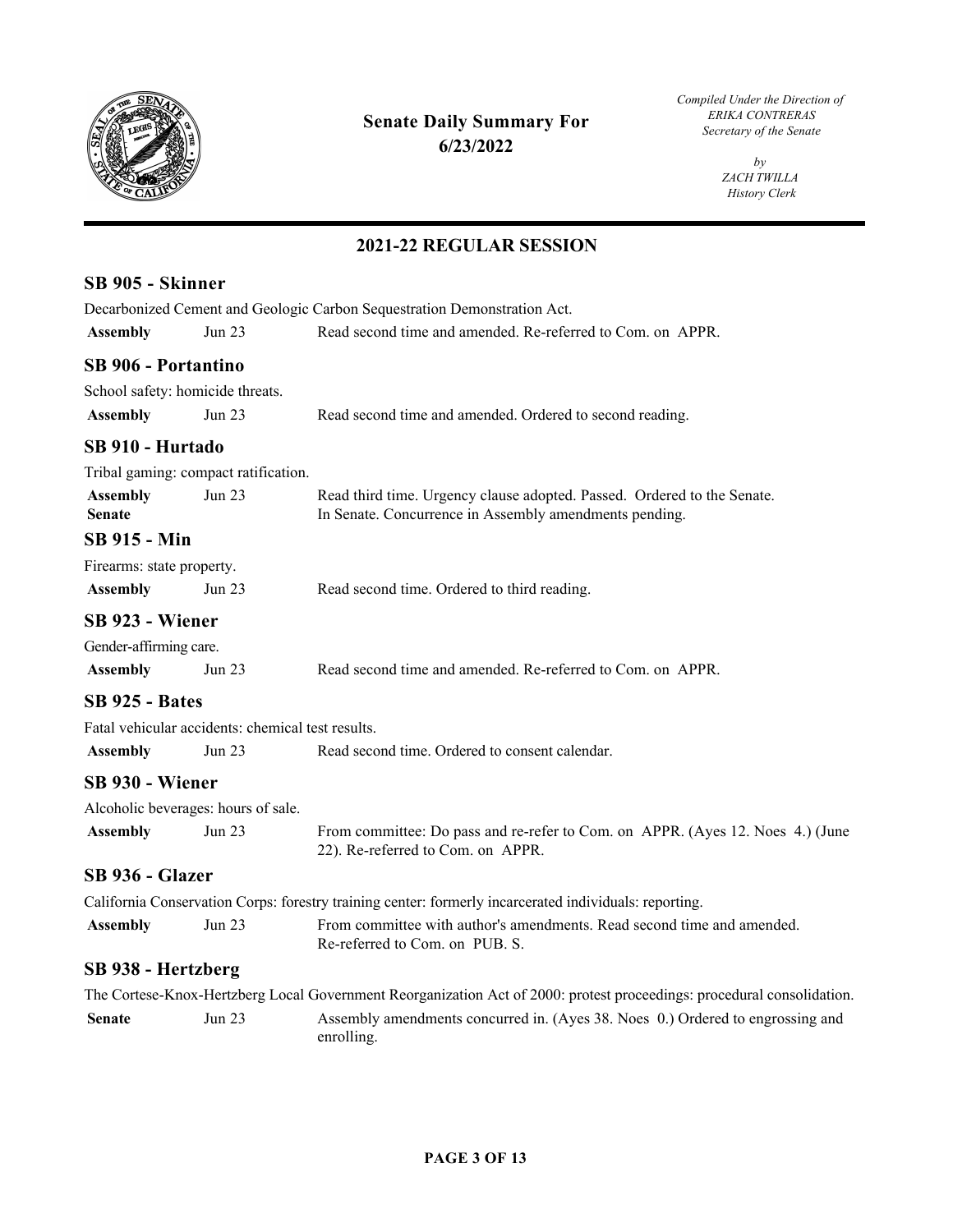

*Compiled Under the Direction of* 

*by ZACH TWILLA History Clerk* 

## **2021-22 REGULAR SESSION**

| <b>SB 949 - Laird</b>        |                                                 |                                                                                                          |
|------------------------------|-------------------------------------------------|----------------------------------------------------------------------------------------------------------|
|                              |                                                 | Veterans: California Central Coast State Veterans Cemetery.                                              |
| <b>Assembly</b>              | <b>Jun 23</b>                                   | Read second time. Ordered to consent calendar.                                                           |
| <b>SB 957 - Laird</b>        |                                                 |                                                                                                          |
|                              |                                                 | Public Employment Relations Board: Santa Cruz Metropolitan Transit District.                             |
| <b>Assembly</b>              | <b>Jun 23</b>                                   | Read second time and amended. Re-referred to Com. on APPR.                                               |
| SB 960 - Skinner             |                                                 |                                                                                                          |
|                              | Public employment: peace officers: citizenship. |                                                                                                          |
| <b>Assembly</b>              | <b>Jun 23</b>                                   | Read second time. Ordered to third reading.                                                              |
| SB 964 - Wiener              |                                                 |                                                                                                          |
| Behavioral health.           |                                                 |                                                                                                          |
| <b>Assembly</b>              | Jun 23                                          | Read second time and amended. Re-referred to Com. on APPR.                                               |
| SB 970 - Eggman              |                                                 |                                                                                                          |
| Mental Health Services Act.  |                                                 |                                                                                                          |
| <b>Assembly</b>              | Jun 23                                          | Read second time and amended. Re-referred to Com. on APPR.                                               |
| <b>SB 972 - Gonzalez</b>     |                                                 |                                                                                                          |
| California Retail Food Code. |                                                 |                                                                                                          |
| <b>Assembly</b>              | <b>Jun 23</b>                                   | From committee with author's amendments. Read second time and amended.<br>Re-referred to Com. on HEALTH. |
| SB 975 - Min                 |                                                 |                                                                                                          |
| Debt: coerced debts.         |                                                 |                                                                                                          |
| <b>Assembly</b>              | <b>Jun 23</b>                                   | From committee with author's amendments. Read second time and amended.<br>Re-referred to Com. on JUD.    |
|                              |                                                 | <b>SB 1011 - Governmental Organization</b>                                                               |
| Alcoholic beverages.         |                                                 |                                                                                                          |
| <b>Assembly</b>              | Jun 23                                          | Read second time. Ordered to consent calendar.                                                           |
| <b>SB 1017 - Eggman</b>      |                                                 |                                                                                                          |
|                              |                                                 | Leases: termination of tenancy: abuse or violence.                                                       |
| <b>Assembly</b>              | <b>Jun 23</b>                                   | Read second time. Ordered to third reading.                                                              |
| <b>SB 1018 - Pan</b>         |                                                 |                                                                                                          |
|                              | Platform Accountability and Transparency Act.   |                                                                                                          |

Assembly Jun 23 Read second time and amended. Re-referred to Com. on JUD.

#### **PAGE 4 OF 13**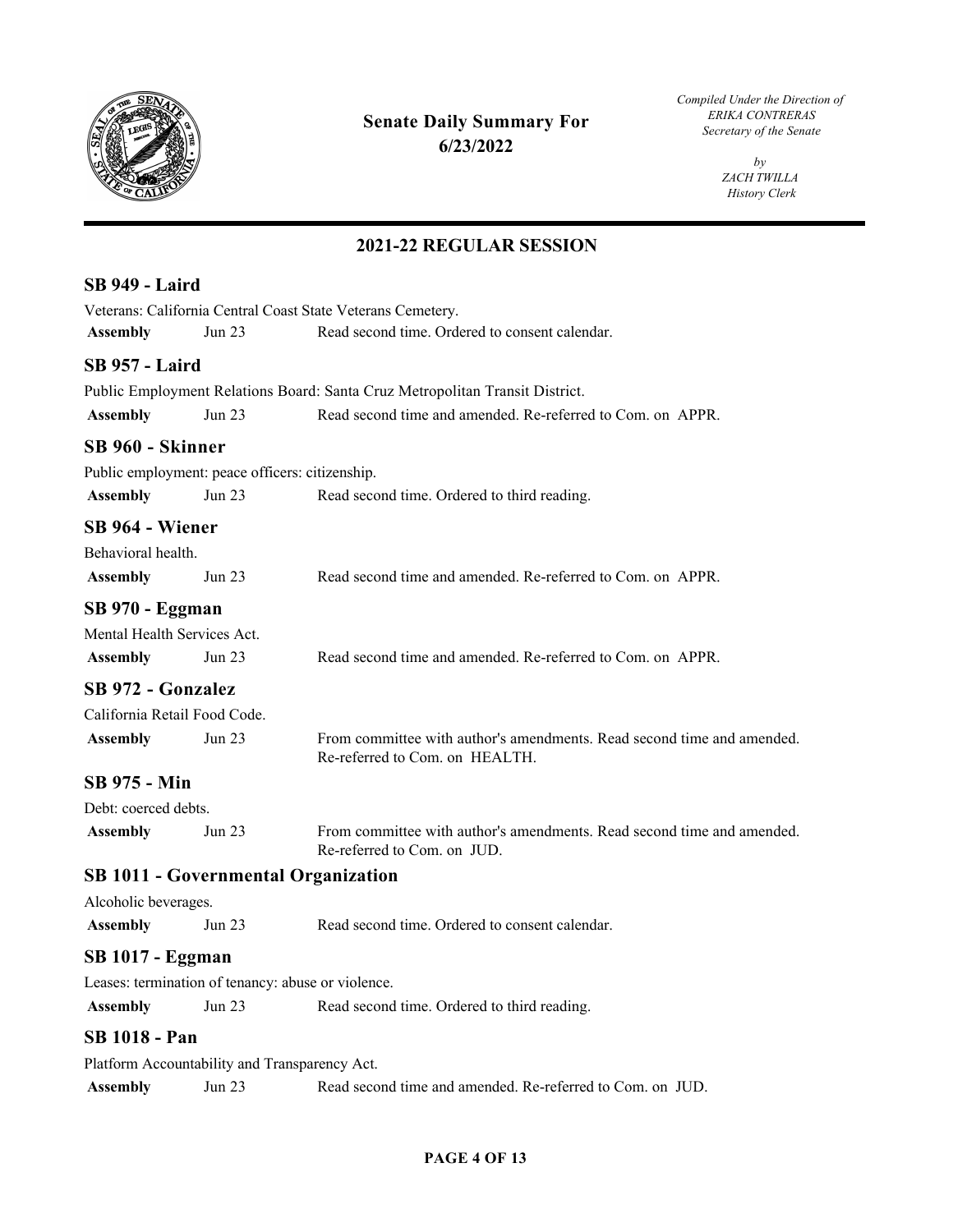

*Compiled Under the Direction of* 

*by ZACH TWILLA History Clerk* 

| SB 1019 - Gonzalez              |                                       |                                                                                                                                                                                                                                           |
|---------------------------------|---------------------------------------|-------------------------------------------------------------------------------------------------------------------------------------------------------------------------------------------------------------------------------------------|
|                                 |                                       | Medi-Cal managed care plans: mental health benefits.                                                                                                                                                                                      |
| <b>Assembly</b>                 | Jun 23                                | Read second time and amended. Re-referred to Com. on APPR.                                                                                                                                                                                |
| <b>SB 1020 - Laird</b>          |                                       |                                                                                                                                                                                                                                           |
|                                 |                                       | Clean Energy, Jobs, and Affordability Act of 2022.                                                                                                                                                                                        |
| <b>Assembly</b>                 | Jun $23$                              | From committee: Do pass and re-refer to Com. on NAT. RES. (Ayes 12. Noes 0.)<br>(June 22). Re-referred to Com. on NAT. RES.                                                                                                               |
| <b>SB 1032 - Becker</b>         |                                       |                                                                                                                                                                                                                                           |
|                                 |                                       | State Energy Resources Conservation and Development Commission: electrical transmission grid development and expansio                                                                                                                     |
| <b>Assembly</b>                 | Jun $23$                              | From committee: Do pass as amended and re-refer to Com. on APPR. (Ayes 15.<br>Noes 0.) (June 22).                                                                                                                                         |
| <b>SB 1056 - Umberg</b>         |                                       |                                                                                                                                                                                                                                           |
| Violent posts.                  |                                       |                                                                                                                                                                                                                                           |
| <b>Assembly</b>                 | Jun 23                                | Read second time and amended. Re-referred to Com. on JUD.                                                                                                                                                                                 |
| SB 1075 - Skinner               |                                       |                                                                                                                                                                                                                                           |
|                                 |                                       | Hydrogen: green hydrogen: emissions of greenhouse gases.                                                                                                                                                                                  |
| <b>Assembly</b>                 | <b>Jun 23</b>                         | From committee: Do pass and re-refer to Com. on NAT. RES. (Ayes 14. Noes 0.)<br>(June 22). Re-referred to Com. on NAT. RES.<br>From committee with author's amendments. Read second time and amended.<br>Re-referred to Com. on NAT. RES. |
| SB 1087 - Gonzalez              |                                       |                                                                                                                                                                                                                                           |
| Vehicles: catalytic converters. |                                       |                                                                                                                                                                                                                                           |
| <b>Assembly</b>                 | Jun 23                                | From committee with author's amendments. Read second time and amended.<br>Re-referred to Com. on PUB. S.                                                                                                                                  |
| <b>SB 1096 - Limón</b>          |                                       |                                                                                                                                                                                                                                           |
|                                 | Online tool: traffic violator school. |                                                                                                                                                                                                                                           |
| <b>Assembly</b>                 | Jun 23                                | Read second time. Ordered to consent calendar.                                                                                                                                                                                            |
| SB 1099 - Wieckowski            |                                       |                                                                                                                                                                                                                                           |
| Bankruptcy: debtors.            |                                       |                                                                                                                                                                                                                                           |
| <b>Assembly</b>                 | Jun 23                                | From committee with author's amendments. Read second time and amended.<br>Re-referred to Com. on JUD.                                                                                                                                     |
| SB 1101 - Caballero             |                                       |                                                                                                                                                                                                                                           |
|                                 |                                       | Carbon sequestration: pore space ownership and Carbon Capture, Utilization, and Storage Program.                                                                                                                                          |
|                                 |                                       |                                                                                                                                                                                                                                           |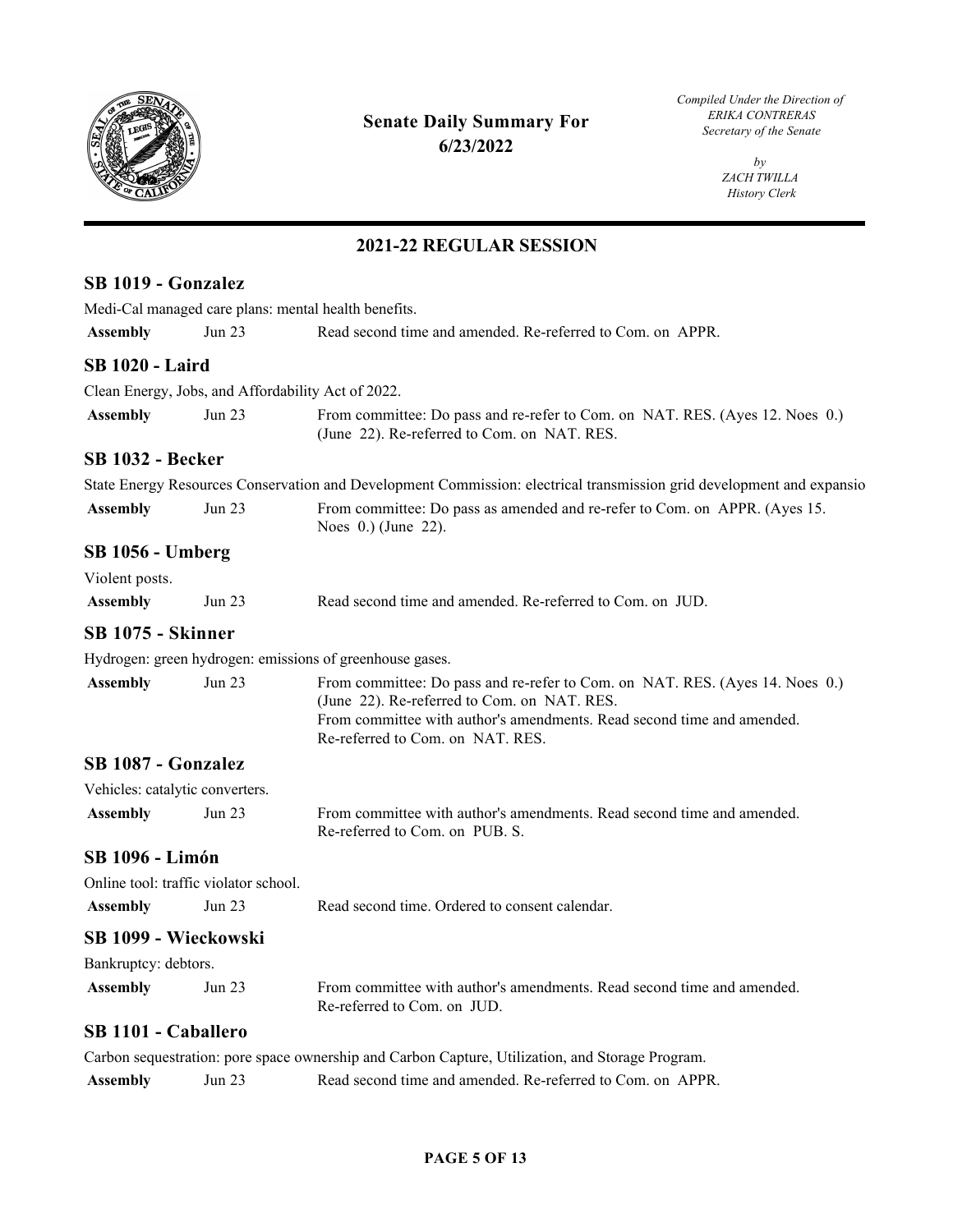

*Compiled Under the Direction of* 

*by ZACH TWILLA History Clerk* 

## **2021-22 REGULAR SESSION**

| <b>SB 1105 - Hueso</b>  |                                            |                                                                                                                                |  |
|-------------------------|--------------------------------------------|--------------------------------------------------------------------------------------------------------------------------------|--|
|                         |                                            | San Diego Regional Equitable and Environmentally Friendly Affordable Housing Agency.                                           |  |
| <b>Assembly</b>         | Jun $23$                                   | Assembly Rule 56 suspended.                                                                                                    |  |
| <b>SB 1112 - Becker</b> |                                            |                                                                                                                                |  |
|                         |                                            | Energy: building decarbonization: notice and recordation of a decarbonization charge.                                          |  |
| <b>Assembly</b>         | Jun 23                                     | From committee: Do pass as amended and re-refer to Com. on APPR. (Ayes 15.<br>Noes $0.$ ) (June 22).                           |  |
| SB 1124 - Archuleta     |                                            |                                                                                                                                |  |
|                         |                                            | Public health goal: primary drinking water standard: manganese.                                                                |  |
| <b>Assembly</b>         | <b>Jun 23</b>                              | From committee with author's amendments. Read second time and amended.<br>Re-referred to Com. on E.S. & T.M.                   |  |
| <b>SB 1131 - Newman</b> |                                            |                                                                                                                                |  |
|                         |                                            | Safe at Home program: election workers and reproductive health care providers.                                                 |  |
| <b>Assembly</b>         | <b>Jun 23</b>                              | From committee with author's amendments. Read second time and amended.<br>Re-referred to Com. on JUD.                          |  |
| SB 1136 - Portantino    |                                            |                                                                                                                                |  |
|                         |                                            | California Environmental Quality Act: expedited environmental review: climate change regulations.                              |  |
| <b>Assembly</b>         | <b>Jun 23</b>                              | From committee: Do pass as amended and re-refer to Com. on APPR. (Ayes 7. Noes<br>$0.)$ (June 22).                             |  |
| <b>SB 1137 - Atkins</b> |                                            |                                                                                                                                |  |
|                         | Board of State and Community Corrections.  |                                                                                                                                |  |
| <b>Assembly</b>         | <b>Jun 23</b>                              | Read second time. Ordered to consent calendar.                                                                                 |  |
| SB 1143 - Roth          |                                            |                                                                                                                                |  |
|                         | Acute Care Psychiatric Hospital Loan Fund. |                                                                                                                                |  |
| <b>Assembly</b>         | Jun 23                                     | Read second time and amended. Re-referred to Com. on APPR.                                                                     |  |
| <b>SB 1158 - Becker</b> |                                            |                                                                                                                                |  |
|                         |                                            | Retail electricity suppliers: emissions of greenhouse gases.                                                                   |  |
| <b>Assembly</b>         | Jun 23                                     | From committee: Do pass and re-refer to Com. on NAT. RES. (Ayes 12. Noes 0.)<br>(June 22). Re-referred to Com. on NAT. RES.    |  |
| <b>SB 1164 - Stern</b>  |                                            |                                                                                                                                |  |
|                         |                                            | Energy: building energy efficiency: heating, ventilation, and air conditioning equipment: sale registry and compliance trackin |  |
| <b>Assembly</b>         | <b>Jun 23</b>                              | From committee: Do pass and re-refer to Com. on NAT. RES. (Ayes 13. Noes 0.)                                                   |  |

(June 22). Re-referred to Com. on NAT. RES.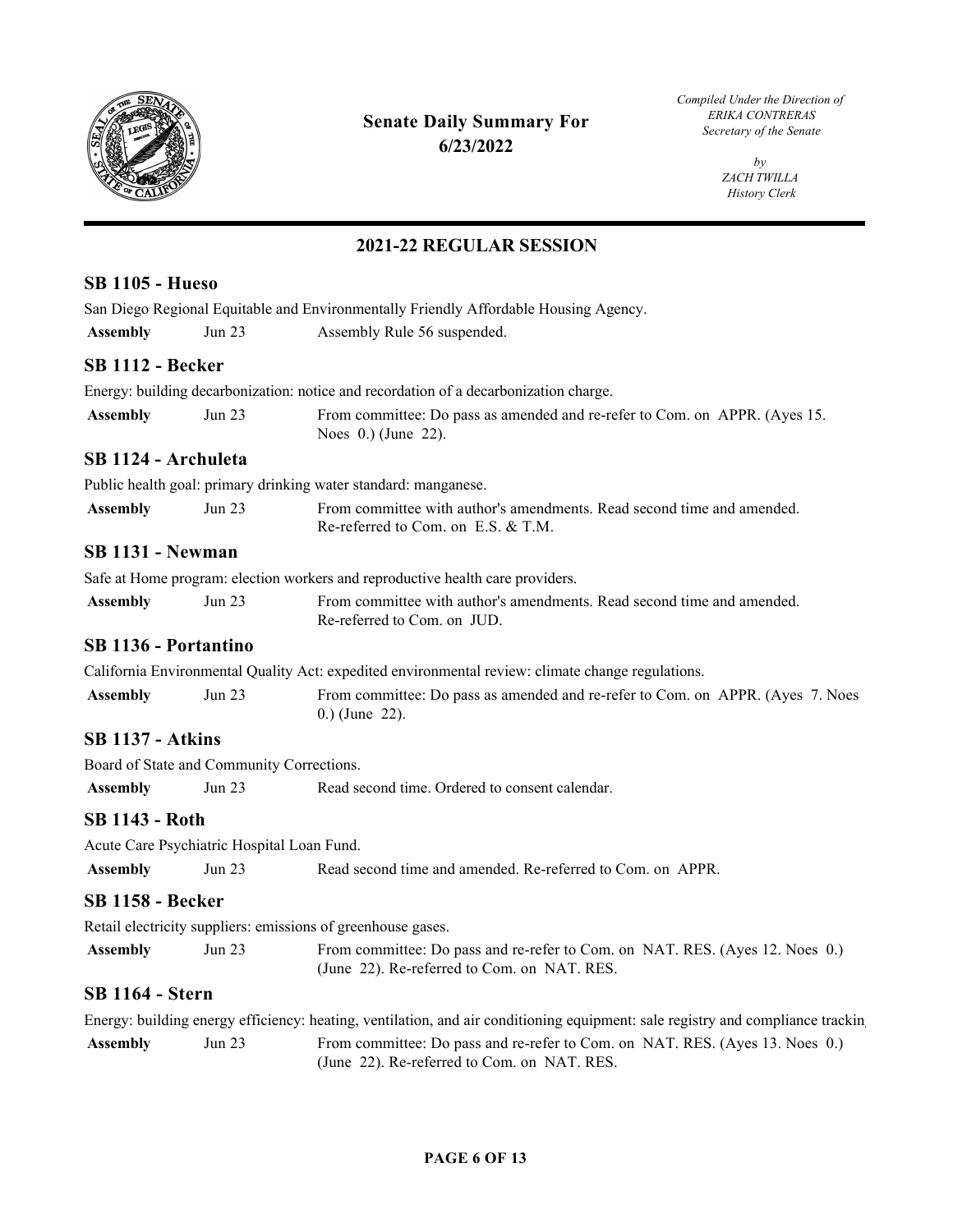

*Compiled Under the Direction of* 

*by ZACH TWILLA History Clerk* 

## **2021-22 REGULAR SESSION**

## **SB 1174 - Hertzberg**

| SB 1174 - Hertzberg              |                                                 |                                                                                                                                                               |
|----------------------------------|-------------------------------------------------|---------------------------------------------------------------------------------------------------------------------------------------------------------------|
|                                  |                                                 | Electricity: eligible renewable energy or energy storage resources: transmission and interconnection.                                                         |
| <b>Assembly</b>                  | <b>Jun 23</b>                                   | From committee: Do pass as amended and re-refer to Com. on APPR. (Ayes 15.<br>Noes 0.) (June 22).                                                             |
| SB 1192 - Ochoa Bogh             |                                                 |                                                                                                                                                               |
|                                  | Public contracts: withheld payments.            |                                                                                                                                                               |
| <b>Assembly</b><br><b>Senate</b> | <b>Jun 23</b>                                   | Read third time. Passed. Ordered to the Senate.<br>In Senate. Ordered to engrossing and enrolling.                                                            |
| <b>SB 1194 - Allen</b>           |                                                 |                                                                                                                                                               |
|                                  | Public restrooms: building standards.           |                                                                                                                                                               |
| <b>Assembly</b>                  | Jun $23$                                        | Read second time. Ordered to third reading.                                                                                                                   |
| <b>SB 1208 - Hueso</b>           |                                                 |                                                                                                                                                               |
|                                  |                                                 | Low-income utility customer assistance programs: concurrent application process.                                                                              |
| <b>Assembly</b>                  | <b>Jun 23</b>                                   | From committee: Do pass and re-refer to Com. on C. & C. (Ayes 14. Noes 0.) (June<br>22). Re-referred to Com. on C. & C.                                       |
| <b>SB 1213 - Hueso</b>           |                                                 |                                                                                                                                                               |
|                                  |                                                 | Public Utilities Commission and State Energy Resources Conservation and Development Commission: public outreach: com                                          |
| <b>Assembly</b>                  | Jun 23                                          | From committee: Do pass and re-refer to Com. on APPR. with recommendation: To<br>consent calendar. (Ayes 15. Noes 0.) (June 22). Re-referred to Com. on APPR. |
| <b>SB 1223 - Becker</b>          |                                                 |                                                                                                                                                               |
|                                  | Criminal procedure: mental health diversion.    |                                                                                                                                                               |
| <b>Assembly</b>                  | Jun 23                                          | From committee with author's amendments. Read second time and amended.<br>Re-referred to Com. on PUB. S.                                                      |
| <b>SB 1227 - Eggman</b>          |                                                 |                                                                                                                                                               |
|                                  | Involuntary commitment: intensive treatment.    |                                                                                                                                                               |
| <b>Assembly</b>                  | Jun 23                                          | From committee with author's amendments. Read second time and amended.<br>Re-referred to Com. on JUD.                                                         |
| <b>SB 1250 - Limón</b>           |                                                 |                                                                                                                                                               |
|                                  |                                                 | Rental passenger vehicle transactions: fees: toll roads and bridges.                                                                                          |
| <b>Assembly</b>                  | Jun 23                                          | Read second time. Ordered to third reading.                                                                                                                   |
| SB 1268 - Caballero              |                                                 |                                                                                                                                                               |
|                                  | Victims of crime: family access to information. |                                                                                                                                                               |
| <b>Assembly</b>                  | Jun 23                                          | Read second time. Ordered to consent calendar.                                                                                                                |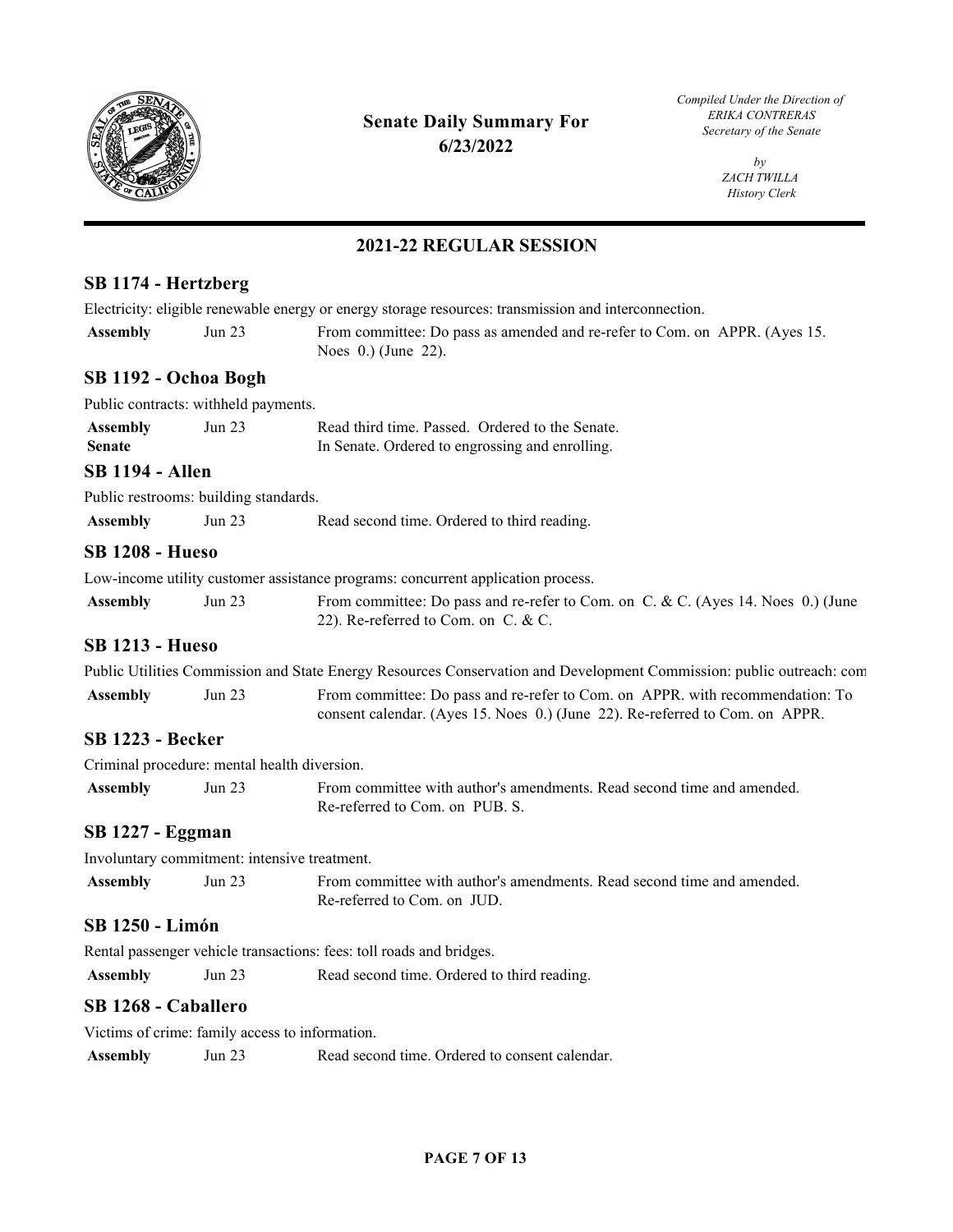

*Compiled Under the Direction of* 

*by ZACH TWILLA History Clerk* 

## **2021-22 REGULAR SESSION**

| SB 1273 - Bradford       |                                             |                                                                                                                               |
|--------------------------|---------------------------------------------|-------------------------------------------------------------------------------------------------------------------------------|
|                          | School safety: mandatory notifications.     |                                                                                                                               |
| <b>Assembly</b>          | Jun 23                                      | Assembly Rule 56 suspended.                                                                                                   |
|                          | SB 1279 - Ochoa Bogh                        |                                                                                                                               |
|                          | Guardian ad litem appointment.              |                                                                                                                               |
| <b>Assembly</b>          | Jun 23                                      | From committee with author's amendments. Read second time and amended.<br>Re-referred to Com. on JUD.                         |
| <b>SB 1280 - Hueso</b>   |                                             |                                                                                                                               |
|                          |                                             | Tied-house restrictions: advertising: San Diego State University.                                                             |
| <b>Assembly</b>          | Jun 23                                      | Read second time. Ordered to third reading.                                                                                   |
| <b>SB 1297 - Cortese</b> |                                             |                                                                                                                               |
|                          |                                             | Low-embodied carbon building materials: carbon sequestration.                                                                 |
| <b>Assembly</b>          | Jun 23                                      | Read second time and amended. Re-referred to Com. on APPR.                                                                    |
| <b>SB 1299 - Min</b>     |                                             |                                                                                                                               |
|                          |                                             | Pupil instruction: California State Summer School for Mathematics and Science: eligibility: funding: tuition and application: |
| <b>Assembly</b>          | Jun 23                                      | From committee with author's amendments. Read second time and amended.<br>Re-referred to Com. on APPR.                        |
| <b>SB 1315 - Cortese</b> |                                             |                                                                                                                               |
|                          |                                             | Alcoholic beverages: consumption area permits.                                                                                |
| <b>Assembly</b>          | Jun 23                                      | From committee: Do pass and re-refer to Com. on APPR. (Ayes 20. Noes 0.) (June<br>22). Re-referred to Com. on APPR.           |
| SB 1323 - Archuleta      |                                             |                                                                                                                               |
|                          | Foreclosure: equity sale: multiple listing. |                                                                                                                               |
| <b>Assembly</b>          | Jun 23                                      | From committee with author's amendments. Read second time and amended.<br>Re-referred to Com. on JUD.                         |
| SB 1327 - Hertzberg      |                                             |                                                                                                                               |
|                          | Firearms: private rights of action.         |                                                                                                                               |
| <b>Assembly</b>          | Jun 23                                      | Read second time. Ordered to third reading.<br>Read third time and amended. (Ayes 48. Noes 15.)<br>Ordered to third reading.  |
| <b>SB 1342 - Bates</b>   |                                             |                                                                                                                               |
|                          | Aging multidisciplinary personnel teams.    |                                                                                                                               |
| <b>Assembly</b>          | Jun 23                                      | Read second time and amended. Re-referred to Com. on APPR.                                                                    |

#### **PAGE 8 OF 13**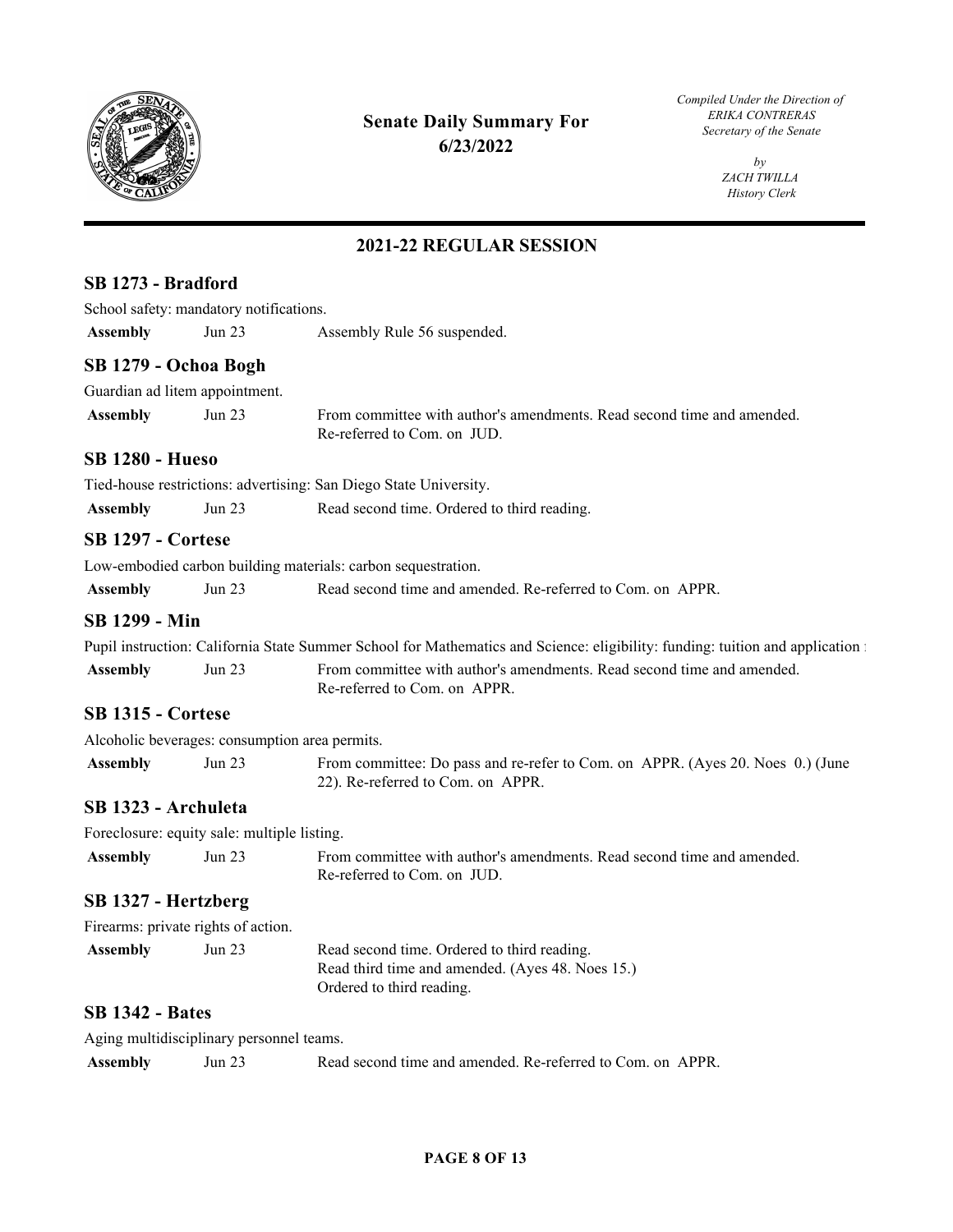

*Compiled Under the Direction of* 

*by ZACH TWILLA History Clerk* 

## **2021-22 REGULAR SESSION**

#### **SB 1354 - Jones**

Design-build contracting: cities, counties, and cities and counties: compliance with the federal Americans with Disabilities A Assembly **Jun 23** Read second time. Ordered to consent calendar.

#### **SB 1355 - Portantino**

| Claims against the state: appropriation. |        |                                             |
|------------------------------------------|--------|---------------------------------------------|
| <b>Assembly</b>                          | Jun 23 | Read second time. Ordered to third reading. |

#### **SB 1358 - Portantino**

State claims.

| <b>Senate</b> | Jun 23 | Set for hearing June 27. |
|---------------|--------|--------------------------|
|---------------|--------|--------------------------|

#### **SB 1370 - Pan**

| Alcoholic beverages: licensees. |        |                                             |
|---------------------------------|--------|---------------------------------------------|
| <b>Assembly</b>                 | Jun 23 | Read second time. Ordered to third reading. |

#### **SB 1383 - Hueso**

Electricity: storage facilities: standards and records.

| <b>Assembly</b> | Jun 23 | From committee: Do pass and re-refer to Com. on APPR, with recommendation: To |
|-----------------|--------|-------------------------------------------------------------------------------|
|                 |        | consent calendar. (Ayes 15. Noes 0.) (June 22). Re-referred to Com. on APPR.  |

#### **SB 1384 - Min**

| Firearms: dealer requirements. |  |
|--------------------------------|--|
|                                |  |

| Read second time and amended. Ordered to second reading.<br>Jun 23<br>Assembly |  |
|--------------------------------------------------------------------------------|--|
|--------------------------------------------------------------------------------|--|

## **SB 1393 - Archuleta**

|                 | Energy: appliances: local requirements. |                                                                            |
|-----------------|-----------------------------------------|----------------------------------------------------------------------------|
| <b>Assembly</b> | Jun 23                                  | From committee: Do pass and re-refer to Com. on L. GOV. (Ayes 12. Noes 0.) |
|                 |                                         | (June 22). Re-referred to Com. on L. GOV.                                  |

#### **SB 1403 - Jones**

Horse racing: satellite wagering: out-of-country thoroughbred races.

**Assembly** Jun 23 Read second time. Ordered to consent calendar.

#### **SB 1435 - Military and Veterans Affairs**

Assembly Jun 23 Read second time. Ordered to consent calendar.

#### **SB 1446 - Stern**

Behavioral health-related treatment, housing that heals, and other services or supports.

#### **PAGE 9 OF 13**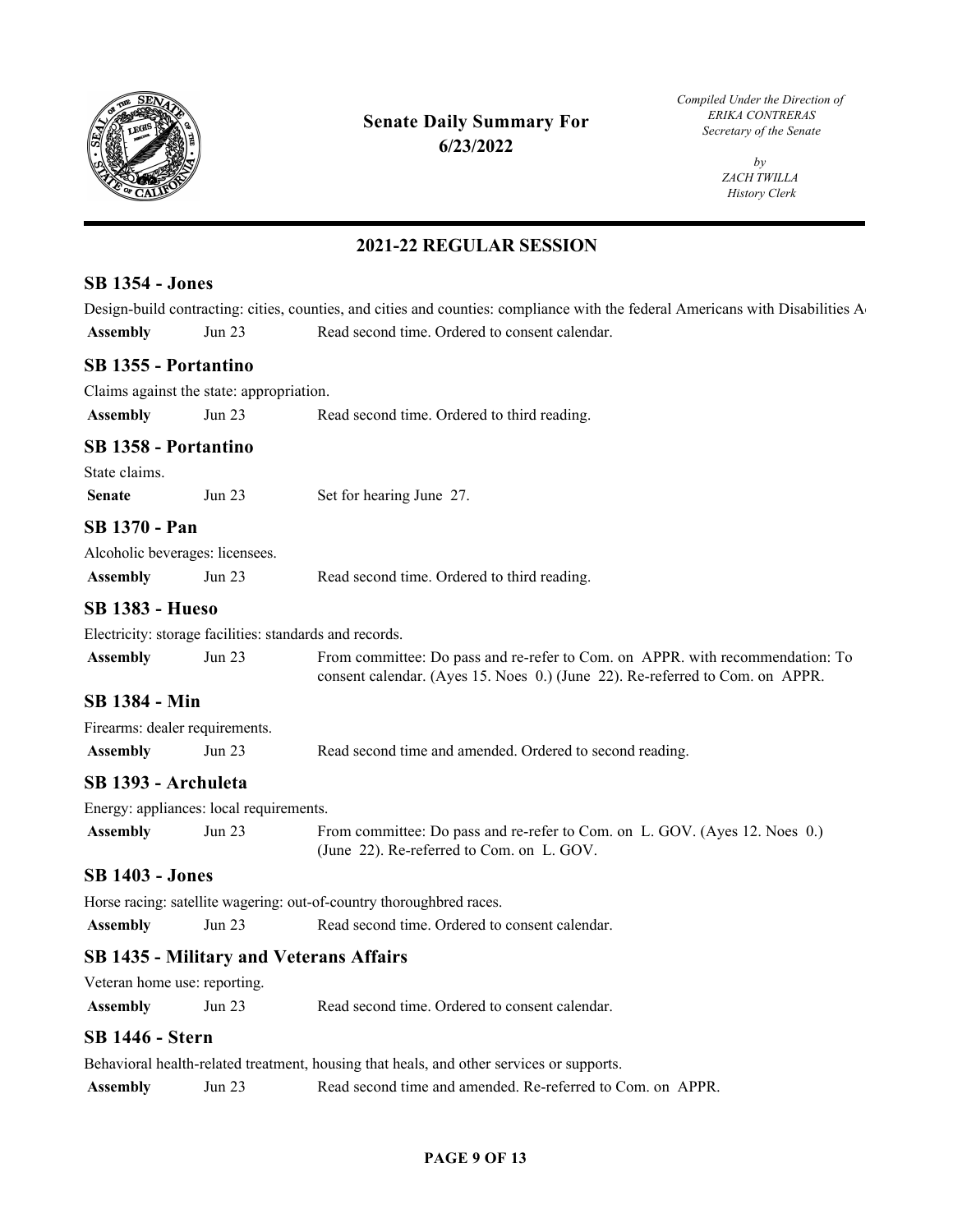

*Compiled Under the Direction of* 

*by ZACH TWILLA History Clerk* 

| SB 1469 - Bradford               |                                         |                                                                                                                                         |
|----------------------------------|-----------------------------------------|-----------------------------------------------------------------------------------------------------------------------------------------|
| Water corporations: rates.       |                                         |                                                                                                                                         |
| <b>Assembly</b>                  | Jun 23                                  | From committee: Do pass and re-refer to Com. on APPR. (Ayes 14. Noes 0.) (June<br>22). Re-referred to Com. on APPR.                     |
|                                  | <b>SB 1496 - Governance and Finance</b> |                                                                                                                                         |
|                                  |                                         | Taxation: tax, fee, and surcharge administration: insurance tax rates.                                                                  |
| <b>Assembly</b>                  | <b>Jun 23</b>                           | Read second time and amended. Re-referred to Com. on APPR.                                                                              |
| <b>SCA 5 - Glazer</b>            |                                         |                                                                                                                                         |
|                                  |                                         | University of California: regents: student members.                                                                                     |
| <b>Assembly</b>                  | Jun 23                                  | Read second time and amended. Re-referred to Com. on APPR.                                                                              |
| <b>SCA 10 - Atkins</b>           |                                         |                                                                                                                                         |
| Reproductive freedom.            |                                         |                                                                                                                                         |
| <b>Assembly</b>                  | Jun 23                                  | Assembly Rule 46 suspended. (Ayes 45. Noes 15.)<br>Referred to Com. on JUD.<br>From committee: Be adopted. (Ayes 7. Noes 2.) (June 23). |
| SCR 64 - Rubio                   |                                         |                                                                                                                                         |
| Vicente Fernández Day.           |                                         |                                                                                                                                         |
| <b>Assembly</b>                  | Jun $23$                                | Referred to Com. on RLS.                                                                                                                |
| <b>SCR 75 - Grove</b>            |                                         |                                                                                                                                         |
|                                  |                                         | Kern County Sheriff's Office Deputy Phillip Campas Memorial Interchange.                                                                |
| <b>Assembly</b>                  | Jun 23                                  | Referred to Com. on TRANS.                                                                                                              |
| <b>SCR 89 - Newman</b>           |                                         |                                                                                                                                         |
| State scientists.                |                                         |                                                                                                                                         |
| <b>Assembly</b>                  | Jun 23                                  | Coauthors revised.<br>Read. Adopted. Ordered to the Senate.                                                                             |
| <b>SCR 92 - Leyva</b>            |                                         |                                                                                                                                         |
|                                  |                                         | The Equal Rights Amendment: the California Law Revision Commission: study.                                                              |
| <b>Senate</b><br><b>Assembly</b> | Jun 23                                  | Read. Adopted. (Ayes 29. Noes 1.) Ordered to the Assembly.<br>In Assembly. Held at Desk.                                                |
| SCR 101 - Archuleta              |                                         |                                                                                                                                         |
| Latino Veterans Day.             |                                         |                                                                                                                                         |
| <b>Assembly</b>                  | Jun 23                                  | From committee: Be adopted. Ordered to consent calendar. (Ayes 8. Noes 0.) (June<br>23).                                                |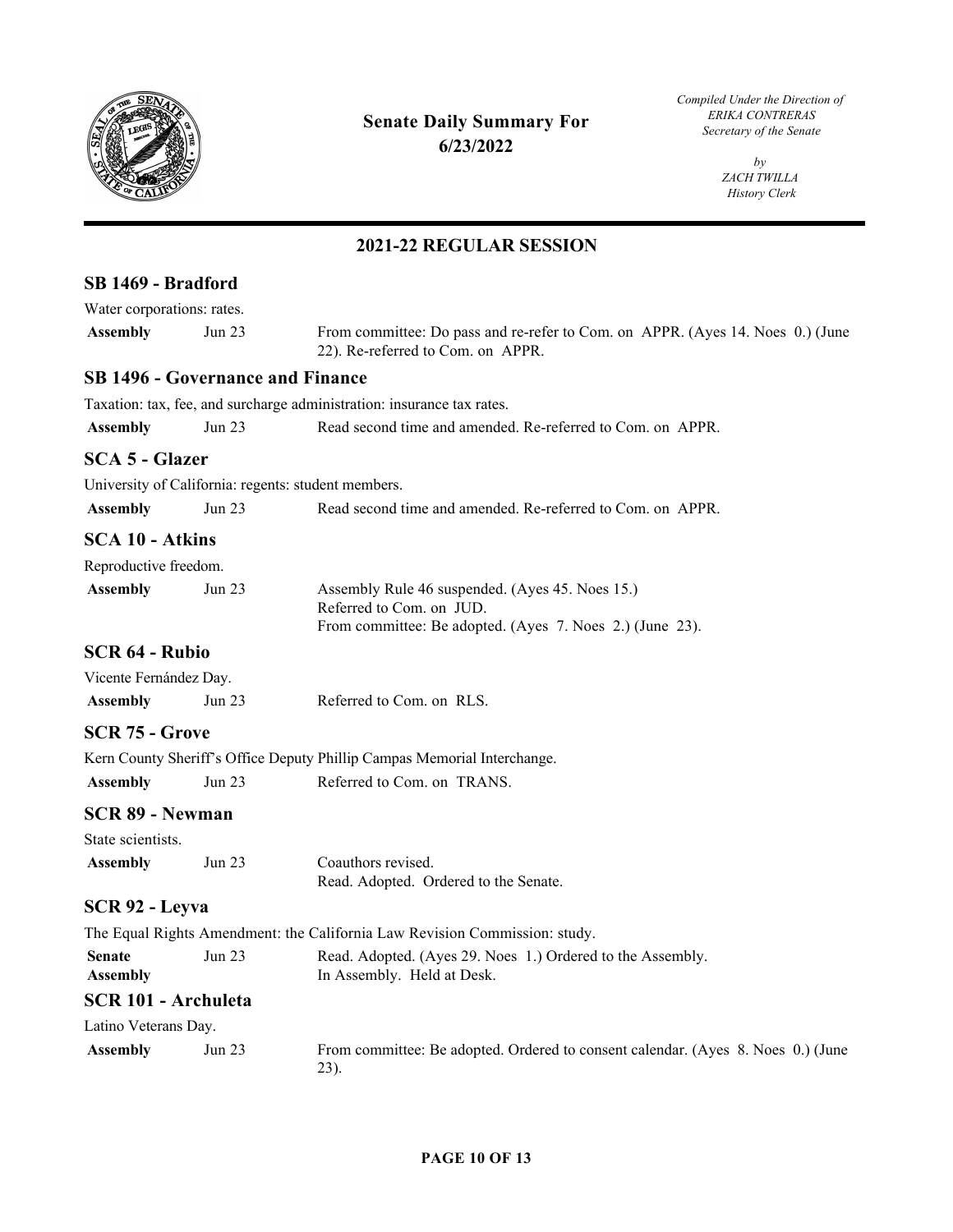

**SCR 105 - Newman** 

## **Senate Daily Summary For** *ERIKA CONTRERAS Secretary of the Senate* **6/23/2022**

*Compiled Under the Direction of* 

*by ZACH TWILLA History Clerk* 

|                            | Arab American Heritage Month.           |                                                                                          |
|----------------------------|-----------------------------------------|------------------------------------------------------------------------------------------|
| <b>Assembly</b>            | Jun 23                                  | Coauthors revised.                                                                       |
|                            |                                         | Read. Adopted. Ordered to the Senate.                                                    |
| SCR 109 - Bradford         |                                         |                                                                                          |
| Juneteenth.                |                                         |                                                                                          |
| <b>Assembly</b>            | <b>Jun 23</b>                           | Referred to Com. on RLS.                                                                 |
| <b>SCR 110 - Caballero</b> |                                         |                                                                                          |
|                            | Maternal Mental Health Awareness Month. |                                                                                          |
| <b>Assembly</b>            | Jun 23                                  | From committee: Be adopted. Ordered to consent calendar. (Ayes 8. Noes 0.) (June<br>23). |
| <b>SCR 112 - Dodd</b>      |                                         |                                                                                          |
|                            |                                         | Elder and Dependent Adult Abuse Awareness Month.                                         |
| <b>Assembly</b>            | <b>Jun 23</b>                           | From committee: Be adopted. Ordered to consent calendar. (Ayes 8. Noes 0.) (June<br>23). |
|                            | SCR 113 - Ochoa Bogh                    |                                                                                          |
| American Eagle Day.        |                                         |                                                                                          |
| <b>Assembly</b>            | Jun 23                                  | Referred to Com. on RLS.                                                                 |
| SCR 116 - Stern            |                                         |                                                                                          |
| Portuguese Heritage Month. |                                         |                                                                                          |
| <b>Assembly</b>            | <b>Jun 23</b>                           | Referred to Com. on RLS.                                                                 |
| SJR 4 - Wilk               |                                         |                                                                                          |
| Special education funding. |                                         |                                                                                          |
| <b>Assembly</b>            | <b>Jun 23</b>                           | Coauthors revised.<br>Read. Adopted. Ordered to the Senate.                              |
| $SIR5$ - Wilk              |                                         |                                                                                          |
|                            | Social Security benefits: COVID-19.     |                                                                                          |
| <b>Assembly</b>            | Jun 23                                  | Read third time and amended.<br>Ordered to third reading.                                |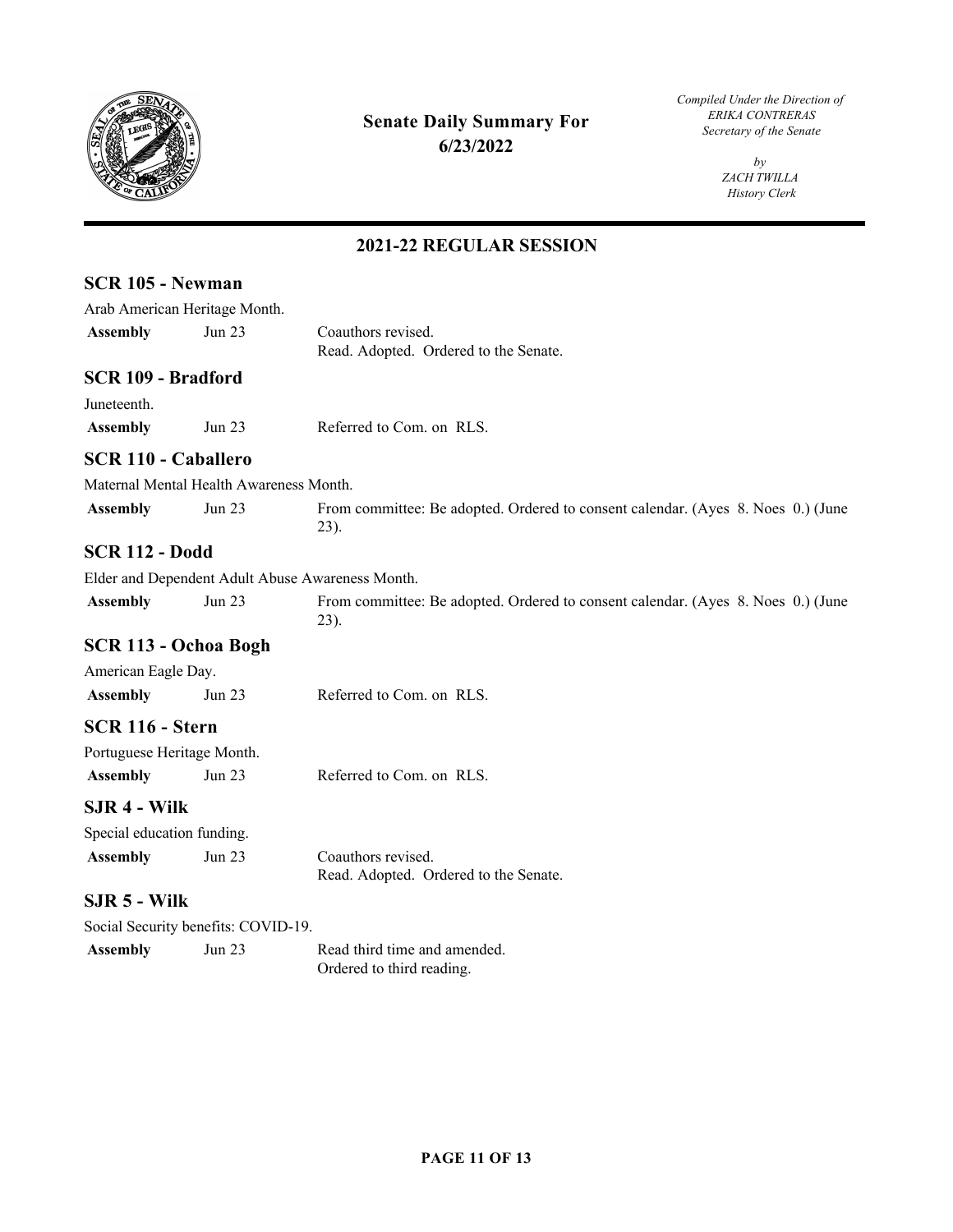

*Compiled Under the Direction of* 

 $b\nu$ *ZACH TWILLA History Clerk* 

## GOVERNOR'S APPOINTMENTS

## **Cervantes, James, R.**

California Housing Finance Agency Board of Directors Jun 23 From Committee: Be confirmed (Ayes 5. Noes 0.)

### **Cubas, Ana**

California Law Revision Commission Jun 23 From Committee: Be confirmed (Ayes 5. Noes 0.)

## **Damrell, Frank, C.**

Delta Stewardship Council Jun 23 From Committee: Be confirmed (Ayes 5. Noes 0.)

### **Davis, Christopher, D.**

Commission on Teacher Credentialing Jun 23 From Committee: Be confirmed (Ayes 5. Noes 0.)

#### **Dolan, Jane, E.**

Central Valley Flood Protection Board Jun 23 From Committee: Be confirmed (Ayes 5. Noes 0.)

#### **Edens, Christina, L. - Chief Deputy Director**

California Department of State Hospitals Jun 23 From Committee: Be confirmed (Ayes 5. Noes 0.)

#### **Garcia, John, F. - Commissioner**

Board of Parole Hearings Jun 23 From Committee: Be confirmed (Ayes 3. Noes 0.)

#### **Garland, Julia, L. - Commissioner**

Board of Parole Hearings Jun 23 From Committee: Be confirmed (Ayes 3. Noes 2.)

#### **Houser, Brent, J. - Chief Deputy Director of Operations**

California Department of State Hospitals Jun 23 From Committee: Be confirmed (Ayes 5. Noes 0.)

## **Klatt, Bonnie, L.**

Commission on Teacher Credentialing Jun 23 From Committee: Be confirmed (Ayes 5. Noes 0.)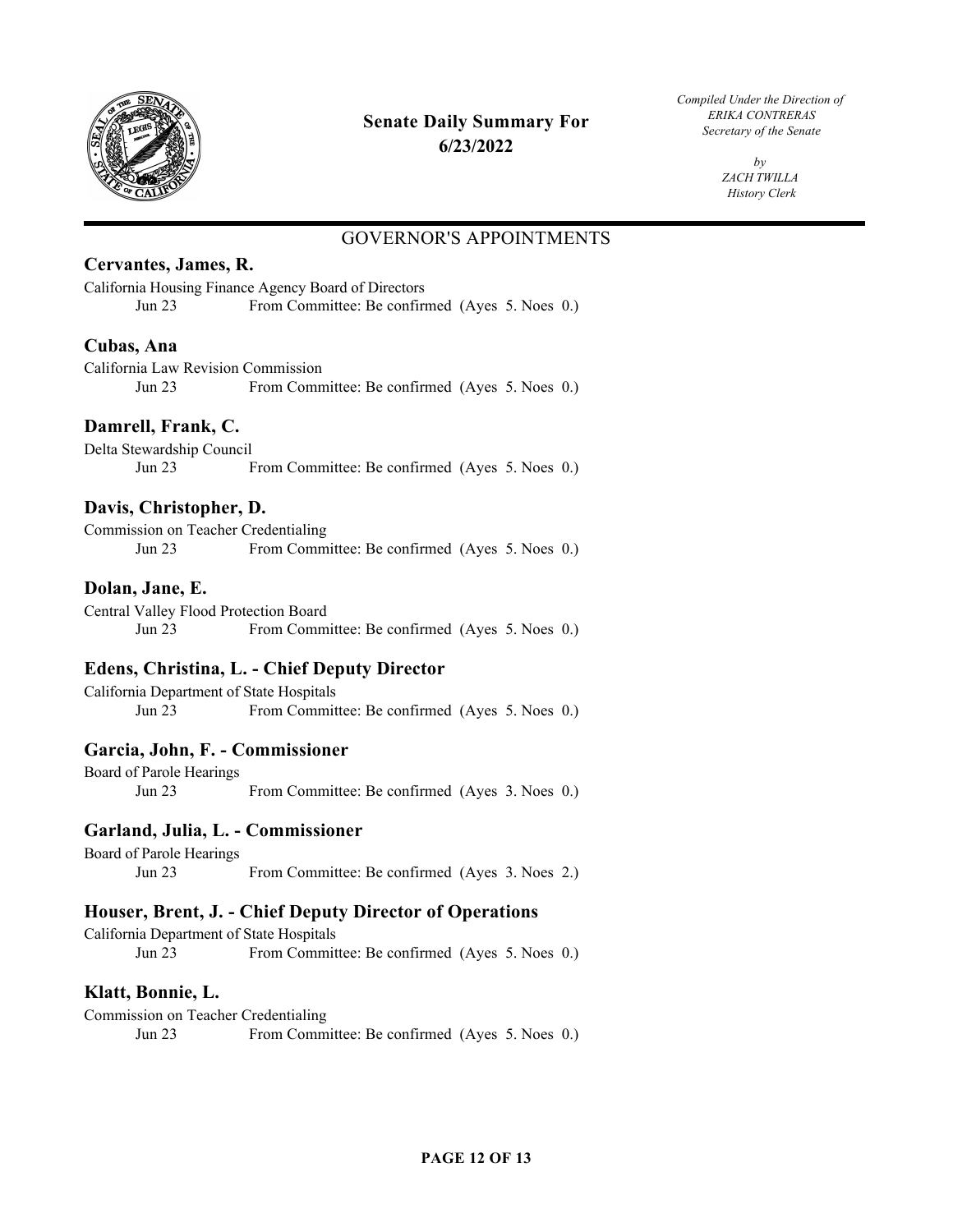

## *ERIKA CONTRERAS* **Senate Daily Summary For** *Secretary of the Senate*  **6/23/2022**

*Compiled Under the Direction of* 

 $b\nu$ *ZACH TWILLA History Clerk* 

## GOVERNOR'S APPOINTMENTS

## **Landregan, Stephanie, V.**

State Mining and Geology Board Jun 23 From Committee: Be confirmed (Ayes 3. Noes 2.)

## **Martinez, Monica, R.**

Commission on Teacher Credentialing Jun 23 From Committee: Be confirmed (Ayes 5. Noes 0.)

#### **Nwajei, Lawrence, D. - Commissioner**

Board of Parole Hearings Jun 23 From Committee: Be confirmed (Ayes 3. Noes 2.)

## **O' Meara, Kathleen, T. - Commissioner**

Board of Parole Hearings Jun 23 From Committee: Be confirmed (Ayes 3. Noes 0.)

### **Pacheco-Werner, Tania, L.**

San Joaquin Valley Unified Air Pollution Control District Jun 23 From Committee: Be confirmed (Ayes 5. Noes 0.)

## **Purcell, Catherine, D. - Commissioner**

Board of Parole Hearings Jun 23 From Committee: Be confirmed (Ayes 5. Noes 0.)

## **Sheingold, Larry Malcolm**

State Mining and Geology Board Jun 23 From Committee: Be confirmed (Ayes 5. Noes 0.)

#### **Sloan, Tine, F.**

Commission on Teacher Credentialing Jun 23 From Committee: Be confirmed (Ayes 5. Noes 0.)

#### **Villines, Michael, N.**

Central Valley Flood Protection Board Jun 23 From Committee: Be confirmed (Ayes 5. Noes 0.)

## **White, Frederick, P.**

California Housing Finance Agency Board of Directors Jun 23 From Committee: Be confirmed (Ayes 5. Noes 0.)